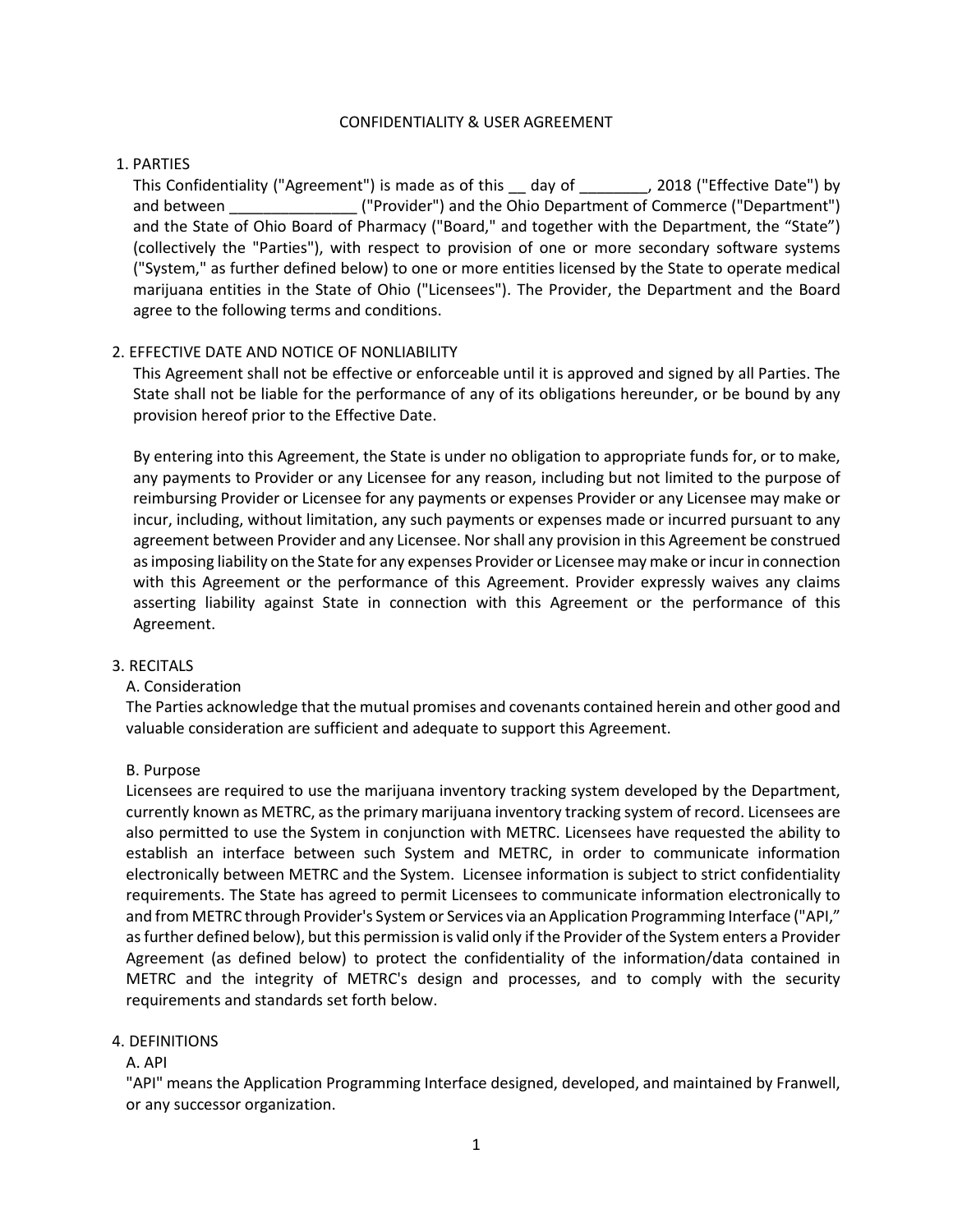## B. API Key

"API Key" means an alphanumeric code generated through METRC to gain programmatic access to METRC and automatic electronic communication of data and information between Provider's System and METRC. There are two kinds of API Keys:

## i. Provider API Key

"Provider API Key" means an API Key that is specific to Provider and Provider's System, which must be used by every instance of Provider's System at all times, in combination with the Licensee API Key specific to Licensee(s), in order to gain authorized programmatic access to METRC and automatic communication of data and information between Provider's System and METRC pertaining to such Licensee(s).

## ii. Licensee API Key

"Licensee API Key" means an API Key that is specific to a particular Licensee, which only such Licensee is able and authorized to generate and obtain or deactivate. The Licensee API Key may be deactivated by generating a new Licensee API Key. The Licensee API Key is linked directly to that Licensee's METRC account, and allows access to that Licensee's METRC data and information.

## C. Confidential Information

"Confidential Information" means all information, data, records, and documentary materials which are of a sensitive nature regardless of physical form or characteristics, and includes, but is not limited to, non-public State records, sensitive State data, protected State data, personal identifying (PII) data, payment card industry (PCI) data, and other information or data concerning individuals and Licensees including financial information such as banking information and social security numbers, which has been communicated, furnished, or disclosed by the State to Provider. Confidential information includes but is not limited to any information obtained by Provider through the interface between the METRC system and the System. Confidential Information may also include any information disclosed to Provider by Licensee, either directly or indirectly, in writing, orally, or through the communication of data through the API, whenever or however disclosed, including but not limited to: (i) names, addresses, or records of consumers' personal information; (ii) consumer information or data; (iii) PII Data; (iv) PCI Data; (v) any other information that should reasonably be recognized as related to the PII Data of consumers; (vi) inventory tracking data, reports, or records related to the cultivation, manufacture, distribution, or sale of medical or retail marijuana or marijuana product, if such data, reports, or records are or are intended to be provided to the State through the METRC system or otherwise; (vii) business plans and performance related to the past, present or future activities of such party, its affiliates, subsidiaries, and affiliated companies; (viii) all types of Licensee data, including but not limited to, names and lists of other license holders, service providers, or affiliates; (ix) business policies, practices, and procedures; (x) names of employees; (xi) and any other information that should reasonably be recognized as related to business conducted by Licensee.

## D. Franwell

"Franwell" means Franwell, Inc., the company engaged by the State to design, develop, provide, host, and maintain the State's METRC system, and also includes any successor organization.

#### E. Incident

"Incident" means an accidental or deliberate event that results in or poses a threat of the unauthorized access, loss, disclosure, modification, disruption, or destruction of communication and information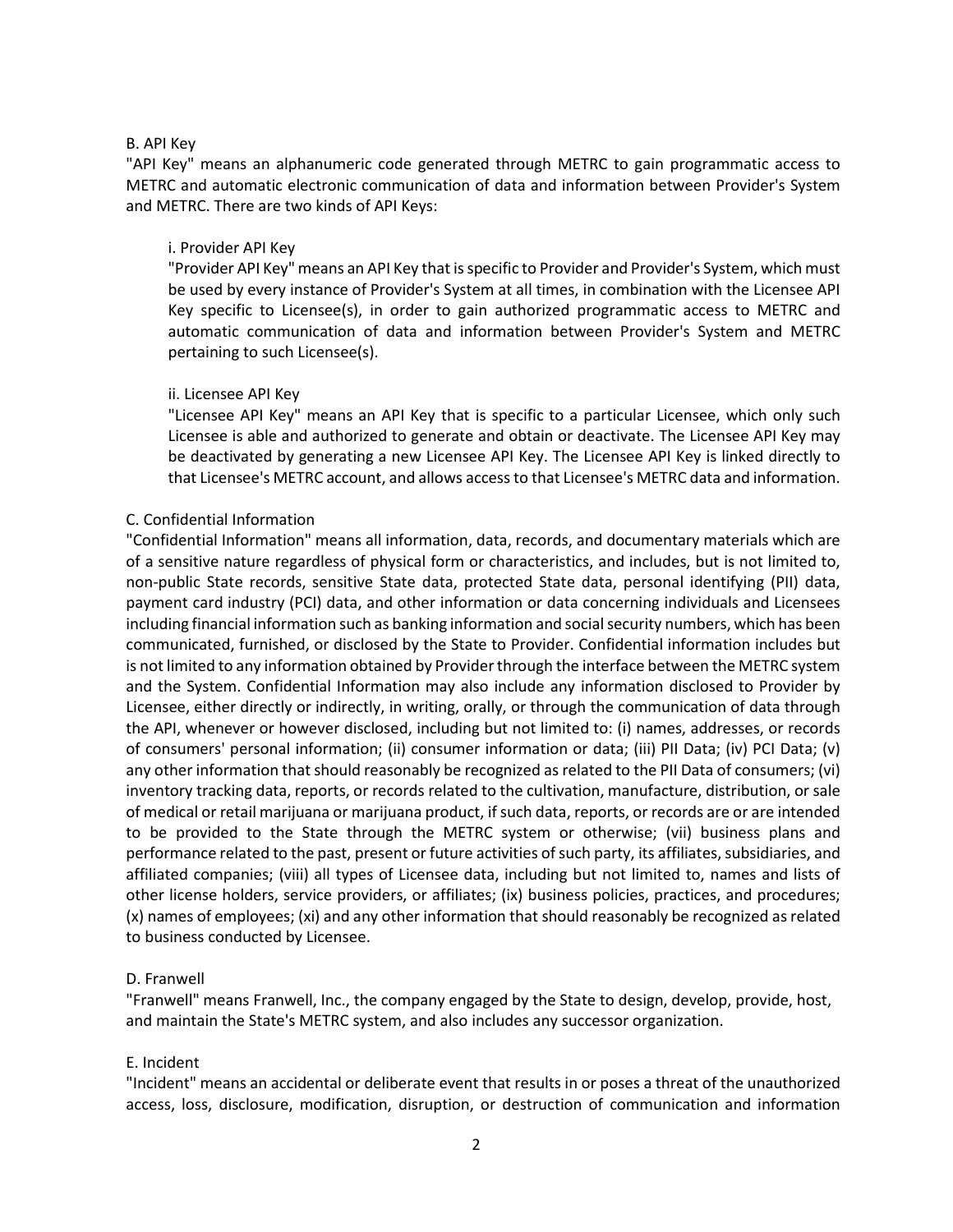resources of the State. Incidents include, but are not limited to: (i) successful attempts to gain unauthorized access to the METRC system or Confidential Information regardless of where such information is located; (ii) unwanted disruption or denial of service; (iii) the unauthorized use of METRC for the processing or storage of data; (iv) any unauthorized access by any person to Confidential Information, or (v) changes to the State's system hardware, firmware, or software characteristics without the State's knowledge, instruction, or consent.

## F. METRC

"METRC" or "METRC system" means the marijuana inventory tracking system developed by Franwell to enable the State to track all legally grown cannabis from seed to sale, and also includes any successor marijuana inventory tracking system that the State permits or requires Licensees to utilize.

## G. Payment Card Information (PCI) Data

"Payment Card Information (PCI) Data" means any data related to card holders' names, credit card numbers, or other credit card or financial information as may be protected by State and/or federal law.

## H. Personally Identifiable Information (PII) Data

"Personally Identifiable Information (PII) Data" means information about an individual collected by the State or any other governmental entity that could reasonably be used to identify such individual and includes, but is not limited to, any combination of: (i) first and last name; (ii) first name or first initial and last name; (iii) residence or other physical address; (iv) electronic mail address; (v) telephone number; (vi) birth date; (vii) PCI Data; (viii) social security number; (ix) driver's license number; (x) identification card number; or (xi) any other information that identifies an individual personally.

### I. Provider Agreement

"Provider Agreement" means an agreement between a Licensee and Provider entered into for the purpose of providing a System or Services to the Licensee. As used in this Agreement, Provider shall mean the Provider and its agents, employees, Subcontractors and permitted assigns.

#### J. Services

"Services" means the services to be performed by Provider to Licensee pursuant to the Provider Agreement in connection with the provision, operation, or maintenance of the System.

#### K. State

"State" means a collective reference to the Department and the Board.

#### L. Subcontractor

"Subcontractor" means any third party engaged by Provider to aid in performance of Provider's obligations to Licensee(s).

#### M. System

"System" means the secondary software system provided by Provider for use by Licensee. Such Systems may be used to collect information to be used by the Licensees in operating their businesses, including, but not limited to, secondary inventory tracking and point of sale systems.

## 5. AUTHORIZATION

The State hereby authorizes Franwell to provide a Provider API Key to Provider, which, when used in combination with a Licensee's API Key which the Licensee may furnish to Provider, permits Provider's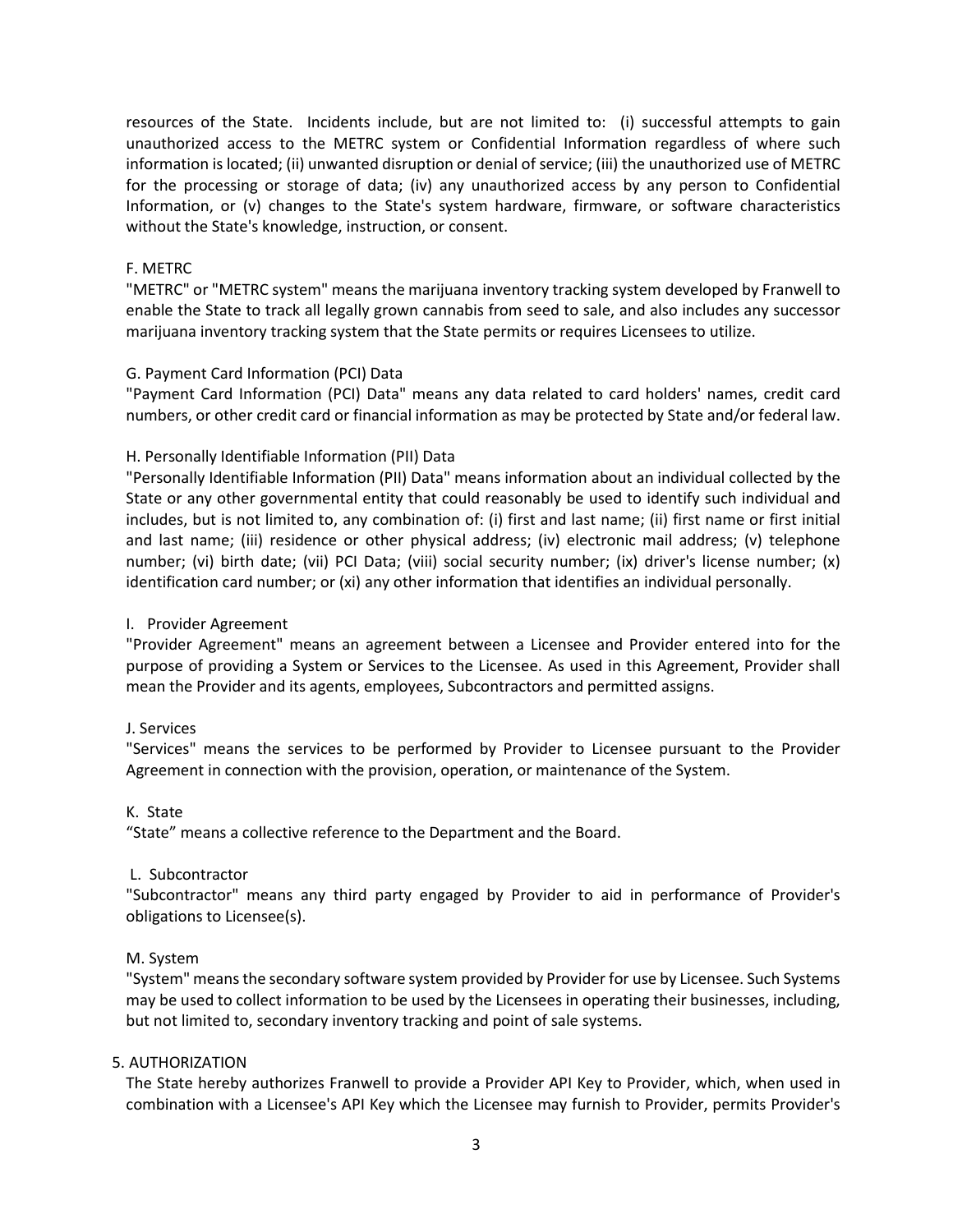System to access the API for the purposes of communicating information to the METRC system, and retrieving such information from the METRC system, for use by Licensee(s) in operating the business of such Licensee(s). Provider must successfully complete METRC training and competency testing and Provider's authorization is limited to the specific functionality of METRC for which Provider has successfully completed training and competency testing. This Agreement, and Provider's rights and obligations hereunder, shall not be assigned without the prior written consent of the State, which may be approved or denied in the State's sole discretion.

The Provider API Key shall permit Provider's System with access to the API only if the Provider API Key is used in combination with the Licensee API Key. Any Licensee that contracts with Provider for use of Provider's System may furnish Provider with its Licensee API Key to grant access to the API. A Licensee shall have the right to block a Provider's access to Licensee's METRC data by deactivating such Licensee's API Key and generating, or having Franwell generate a new Licensee API Key through METRC.

Provider agrees that notwithstanding any contrary provision in a Provider Agreement, and in keeping with the State's obligation to maintain the confidentiality of Licensee(s) data and information, Provider expressly waives and shall not be entitled to seek or obtain injunctive, equitable, or other relief against the State or Franwell to compel the furnishing of any Licensee's API Key to Provider. Licensee shall maintain at all times the right to terminate the Provider Agreement or otherwise discontinue use of Provider's System and Services. The Provider further agrees to operate in good faith and with fair dealing at all times when providing a System or Services that interface with the METRC system.

The State, in its sole discretion, retains the right to revoke or withdraw a Provider API Key at any time.

Any Provider signing this Agreement is subject to the same rules and regulations defining the integrity and accuracy of data entered into METRC. Information entered into the system inaccurately or in violation of the State's rules or regulations could result in the State's revocation of a Provider API Key.

Misrepresentation or knowingly entering false information into the System or METRC could result in the revocation of the Provider API Key by the State.

API Keys are non-transferable and cannot be shared with any entity other than the Provider or Licensee(s) that has been assigned such API Key. Sharing an API Key with any entity that has not been assigned such API Key, without the expressed written consent of the State, can result in the deactivation of the API Key by the State.

"Transactional" data is required to be entered into METRC via the user interface, API, or any other means on a "real-time" or as close as possible to real-time.

### 6. CONFIDENTIALITY

Provider shall comply with and shall cause each of its agents, employees, Subcontractors, permitted assigns, and any other individual or entity assisting with Provider's provision of a System or Services to Licensee, to comply with the provisions of this § 6. Such obligations shall survive the termination of this Agreement.

#### A. Confidentiality

Provider shall keep all Confidential Information confidential at all times to ensure compliance with all laws and regulations concerning confidentiality of Confidential Information. Any request or demand,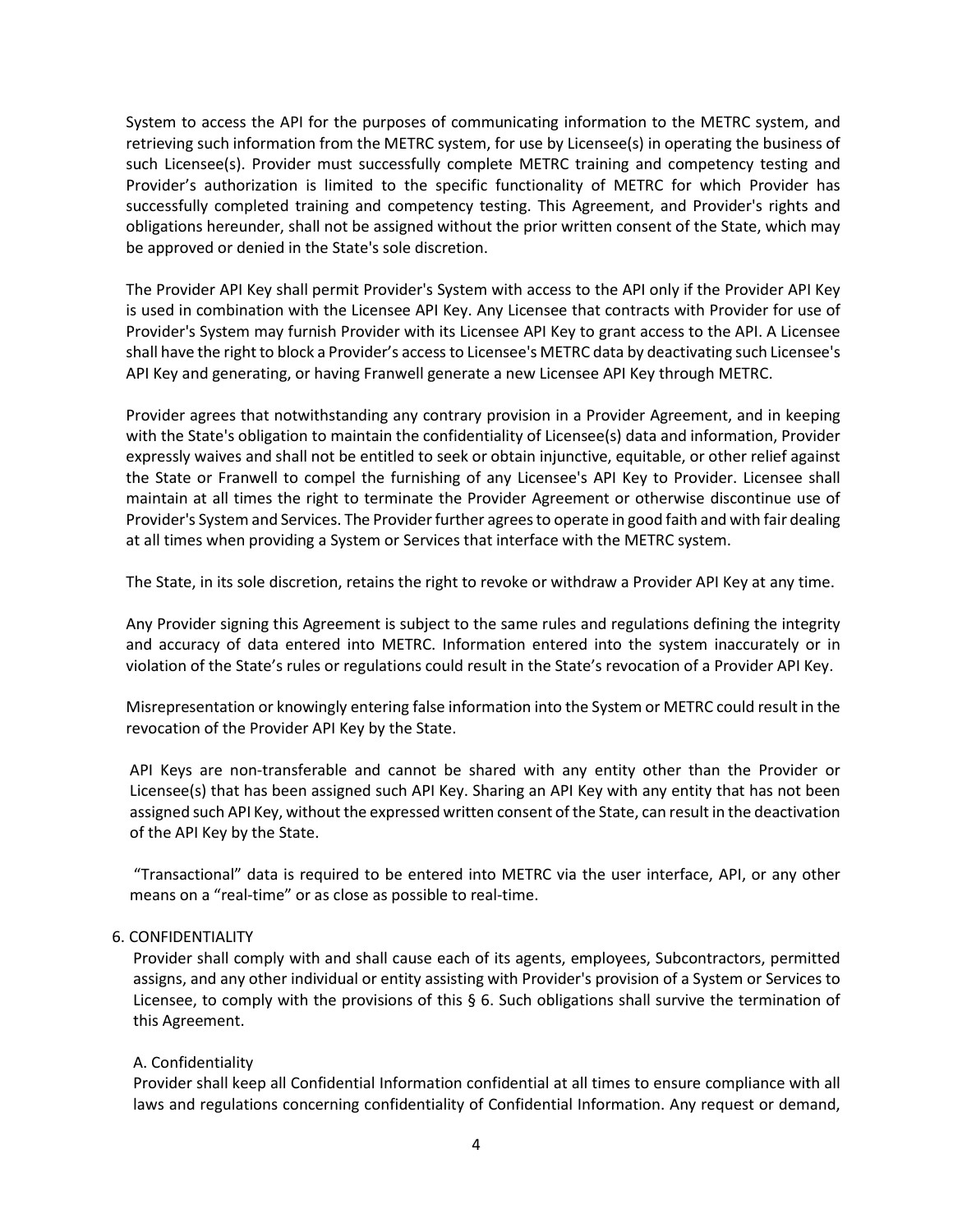including subpoenas, by a third party for Confidential Information in the possession or control of Provider shall be immediately forwarded to the State's principal representative by the recipient of the request. The State shall have the right to move to quash any subpoena received from a third party seeking Confidential Information in the possession or control of Provider, whether the subpoena is directed to Provider or the State. Provider agrees to cooperate with the State, if requested, in proceedings related to any motion to quash a subpoena, at no expense to the State.

### B. Notification

Provider shall provide its agents, employees, Subcontractors, and permitted assigns who will or may have access to Confidential Information with a written explanation of the confidentiality requirements herein to which they are subject, prior to permitting any such individual to access such Confidential Information.

## C. Protection

Provider is responsible for the protection and security of all Confidential Information provided to it by the State or which is accessible using the API Key. If Provider provides physical or logical storage, processing or transmission of, or retains, stores, or is given, Confidential Information, Provider shall, (i) provide physical and logical protection for all related hardware, software, applications, and data that meet or exceed industry standards and requirements as set forth in this Agreement; (ii) maintain network, system, and application security, which includes, but is not limited to, network firewalls, intrusion detection (host and network), and annual security testing; (iii) comply with State and/or federal regulations and guidelines related to overall security, confidentiality, integrity, availability, and auditing; (iv) ensure that security is not compromised by unauthorized access to computers, program, software, databases, or other electronic environments; and (v) report all Incidents immediately, and all attempted Incidents on an annual basis, to the Department and the Board. Provider shall provide the State with access, subject to Provider's reasonable access security requirements, seven (7) days a week, twenty-four (24) hours a day, for the purpose of inspecting and monitoring access and use of Confidential Information and evaluating physical and logical security control effectiveness. As set forth in § 2 of this Agreement, the State shall not be responsible for any expenses incurred in connection with this Agreement, including, but not limited to, Provider's expenses related to compliance with this section.

## D. Use, Information Security Compliance, and Retention

Provider expressly agrees to be bound by and to comply with all rules, policies, standards, and guidelines promulgated pursuant to Chapter 3796 of the Ohio Revised Code and any subsequent amendments. Provider shall review such statutes, rules, policies, standards, and guidelines on a semiannual basis.

Provider shall cooperate, and shall cause its Subcontractors to cooperate, with the performance of security audit and penetration tests by the Department, the Board or an entity designated by the Department or Board.

Confidential Information of any kind shall be stored, processed, or transferred only in or to facilities located within the United States, and shall not be distributed or sold to any third party, retained in any files or otherwise, or used by Provider, except as authorized by this Agreement, by law, or approved in writing by the State. Provider shall provide and maintain a secure environment that ensures confidentiality of all Confidential Information wherever located. Provider shall not have any rights to use or access any data or information of the Department or the Board or any other state of Ohio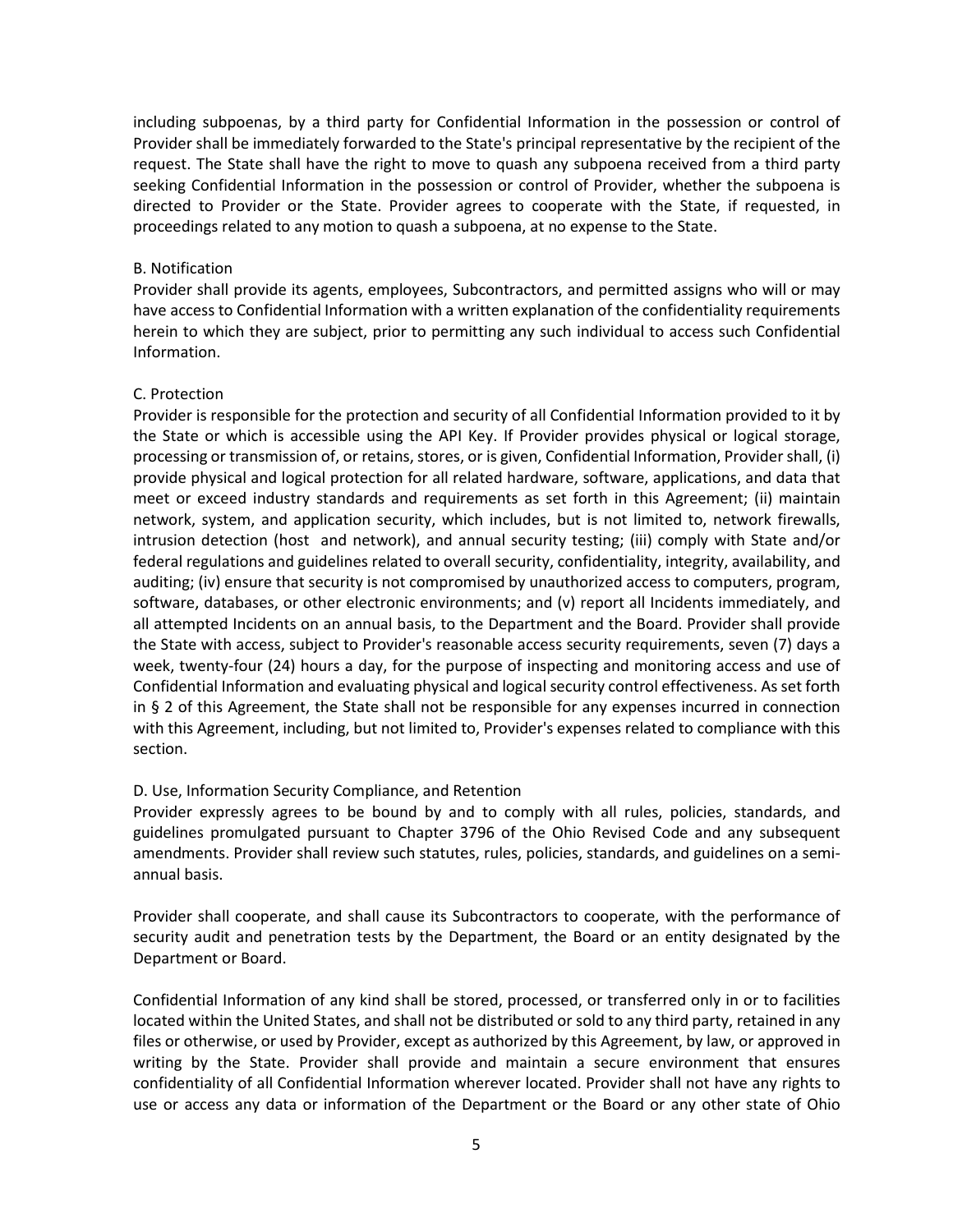agency, except with the prior written approval of the State. The State will own all right, title, and interest in its data that is related to the services provided by this Agreement and Provider will make available to the State such data in its native format if requested by the State within one business day of receiving said request.

The dissemination of any Confidential Information by Provider for any purpose other than as permitted under this Agreement constitutes a breach of this Agreement, entitling the State to damages set forth in this Agreement and/or as permitted by law.

## E. Incident Notice

If Provider becomes aware of an Incident involving any Confidential Information, it shall notify the State immediately and cooperate with the State regarding recovery, remediation, and the necessity to involve law enforcement, if any. Unless Provider establishes that it was not the cause or source of the Incident, Provider shall be responsible for the cost of notifying each person whose Confidential Information may have been compromised by the Incident.

In any case where an issue with the Provider's System is found to cause a problem where data integrity, accuracy, or ability to report data via the API is identified, the Provider shall notify all potentially affected Licensees and the Department and the Board as quickly as feasible to prevent State Licensees from reporting inaccurate or false information.

## F. Incident Remediation

Provider, at its sole cost, shall be responsible for determining the cause of an Incident, and for producing a remediation plan to reduce the risk of a similar Incident in the future. Provider shall present its analysis and remediation plan to the State within ten (10) days of notifying the State of an Incident. The State reserves the right to adjust this plan, in its sole discretion. If Provider cannot produce its analysis and plan within the allotted time, the State, in its sole discretion, may perform such analysis and produce a remediation plan, and Provider shall timely reimburse the State for the costs thereof.

In any case where the Provider has an issue with the Provider System providing information to METRC via the API, the Provider will provide a written plan to the State within 48 hours showing the affected Licensees with a remediation plan addressing how the issue will be resolved and information corrected.

#### G. Incident Liability

Disclosure of Confidential Information by Provider for any reason may be cause for legal action by third parties (including Licensee(s)) against Provider, the State, or their respective agents. Provider shall indemnify, save, and hold harmless the State, its employees, and agents against any and all claims, damages, liability, and court awards including costs, expenses, and attorney fees incurred as a result of any act or omission by Provider. Notwithstanding any other provision of this Agreement, Provider shall be liable to the State for all direct, consequential, and incidental damages arising from an Incident caused by Provider.

The State will notify Provider, in writing, if indemnification is sought; however, failure to do so will not relieve Provider, except to the extent that Provider is materially prejudiced. Provider must, to the satisfaction of the State, demonstrate its financial ability to carry out these obligations. The State is entitled to: (i) regular updates on proceeding status; (ii) participate in the defense of the proceeding; (iii) employ its own counsel; and to (iv) retain control of the defense, at its own expense, if the State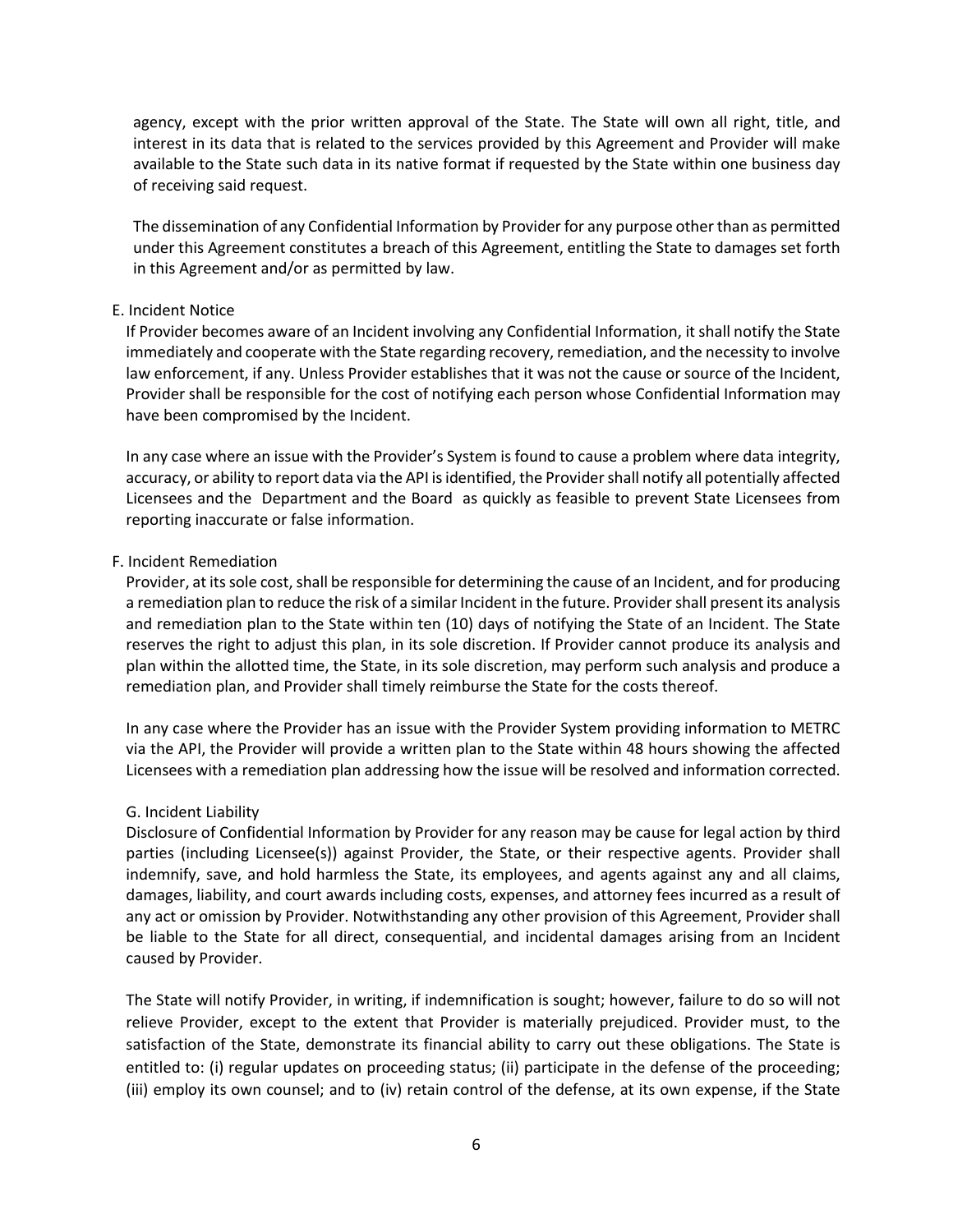deems necessary. Provider will not, without the State's prior written consent (not to be unreasonably withheld), settle, compromise, or consent to the entry of any judgment in or otherwise seek to terminate any claim, action, or proceeding.

## H. End-of-Agreement Data Handling

Upon request by the State made before or within thirty (30) days after the effective date of termination of this Agreement, Provider will make available to the State a complete and secure download file of all data, including, but not limited to, all Confidential Information, schema and transformation definitions, or delimited text files with documented, detailed schema definitions along with attachments in their native format. All such data shall be encrypted and appropriately authenticated. The Parties agree that on the termination of the provision of Services, Provider shall, at the choice of the State, return all Confidential Information in the possession or control of the Provider, and the copies thereof, to the State, or Provider shall destroy all such Confidential Information and certify to the State that it has done so. If legislation imposed upon Provider prevents it from returning or destroying all or part of the Confidential Information in the possession or control of Provider or obtained through the API, Provider warrants that it will guarantee the confidentiality of all Confidential Information in the possession or control of Provider or obtained through the API and will cease any activity that processes or otherwise utilizes such data.

## I. Disposition of Data

The State retains the right to use the System to access and retrieve Confidential Information stored on Provider's infrastructure at the State's sole discretion. Provider warrants and shall cause each Subcontractor to warrant that upon request of the State, Provider, or such Subcontractor shall submit its data processing facilities for an audit of its compliance with §6, including but not limited to the measures referred to in §6.D. The State reserves its rights, title, and interest, including all intellectual property and proprietary rights, in and to METRC, METRC system data, Confidential Information, and all related data and content.

## J. Safeguarding PII Data

If Provider will or may receive PII Data under this Agreement, Provider shall provide for the security of such PII Data, in a form acceptable to the State, including, without limitation, nondisclosure, use of appropriate technology, security practices, computer access security, data access security, data storage encryption, data transmission encryption, security inspections, and audits.

Provider shall take full responsibility for the security of all PII Data in its possession, and shall hold the State harmless for any damages or liabilities resulting from the unauthorized disclosure or loss thereof.

## K. Safeguarding PCI Data

If Provider will or may receive PCI Data under this Agreement, Provider shall provide for the security of the PCI Data, in accordance with PCI Data Security Standard (DSS) 1.1. Security safeguards shall include, without limitation, supervision by responsible employees, approval of Subcontractors as required by State and/or federal law, non-disclosure of information other than as necessary in the performance of Provider's or Subcontractor's obligations under this Agreement, non-disclosure protections, proper accounting and storage of information, civil and criminal penalties for non-compliance as provided by law, certifications, and inspections.

## 7. BREACH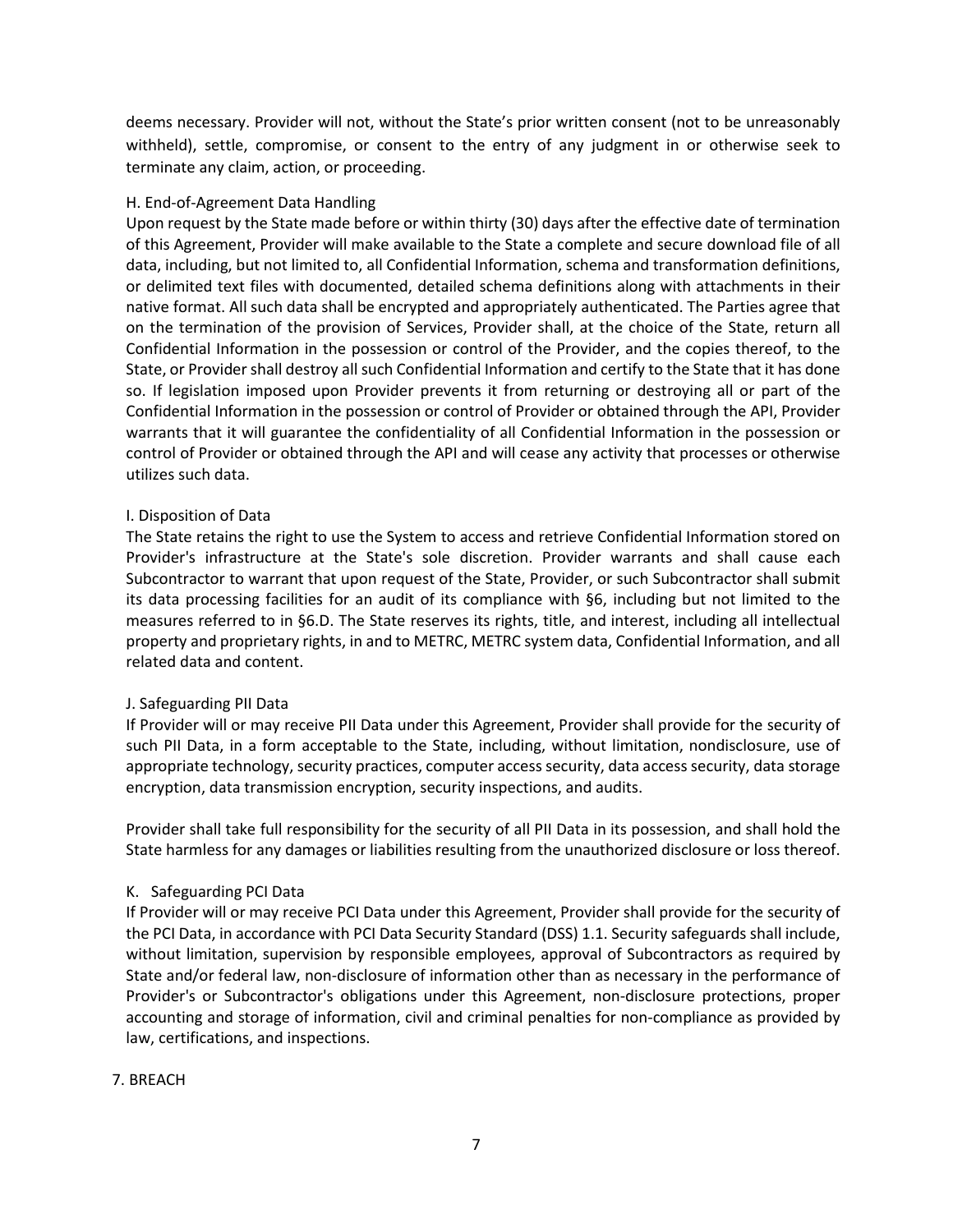## A. Defined

In addition to any breaches specified in other sections of this Agreement, the failure of Provider to perform any of its material obligations hereunder in whole or in part, or in a timely and satisfactory manner, as determined by the State, constitutes a breach. The institution of proceedings under any bankruptcy, insolvency, reorganization, or similar law, by or against Provider, or the appointment of a receiver or similar officer for Provider or any of its property, which is not vacated or fully stayed within twenty (20) days after the institution or occurrence thereof, shall also constitute a breach. Breach also shall occur upon Provider's unauthorized use, disclosure, or retention of Confidential Information or if the Provider violates any law or regulation in performing its obligations under this Agreement. It shall be a breach for Provider to enter information into the System or METRC inaccurately or in violation of the State's rules or regulations. Provider shall, within 24 hours, provide the State with written notice of the institution of proceedings under any bankruptcy, insolvency, reorganization, or similar law, by or against Provider, or the appointment of a receiver or similar officer for Provider or any of its property.

## B. Notice and Cure Period

In the event of a breach, notice of such shall be given in writing by the aggrieved party to the other party by hand-delivery with receipt required or sent by certified or registered mail to such party's principal representative at the address set forth below. If sent by certified or registered mail, notice shall be deemed received two business days after the date of mailing as reflected on the postmark. In addition to but not in lieu of a hard-copy notice, notice also may be sent by e-mail to the e-mail addresses, if any, as set forth below. Any Party may, from time to time, designate by written notice, substitute addresses or persons to whom such notices shall be sent.

- i. Department Name and title of person: Address: \_\_\_\_\_\_\_\_\_\_\_\_\_\_\_\_\_\_\_\_\_\_\_\_\_\_\_\_\_\_ Email address: \_\_\_\_\_\_\_\_\_\_\_\_\_\_\_\_\_\_\_\_\_ ii. Board Name and title of person: \_\_\_\_\_\_\_\_\_\_\_\_\_\_\_\_\_\_\_\_\_\_ Address: \_\_\_\_\_\_\_\_\_\_\_\_\_\_\_\_\_\_\_\_\_\_ Email address: \_\_\_\_\_\_\_\_\_\_\_\_\_\_\_\_\_\_\_\_\_\_
- iii. Provider Name and title of person: \_\_\_\_\_\_\_\_\_\_\_\_\_\_\_\_\_\_\_\_\_\_ Company Name: \_\_\_\_\_\_\_\_\_\_\_\_\_\_\_\_\_\_\_\_\_\_ Address: \_\_\_\_\_\_\_\_\_\_\_\_\_\_\_\_\_\_\_\_\_\_ Email address: \_\_\_\_\_\_\_\_\_\_\_\_\_\_\_\_\_\_\_\_\_\_

If such breach is capable of cure, as determined by the State, and is not cured within thirty (30) days of receipt of written notice, or if a cure cannot be completed within thirty (30) days, or if cure of the breach has not begun within thirty (30) days and pursued with due diligence, the State may exercise any of the remedies set forth in §8. Notwithstanding any provision to the contrary herein, the State, in its sole discretion, need not provide advance notice or a cure period and may immediately deactivate Provider's Provider API Key if the State determines such action is warranted to maintain the confidentiality of Confidential Information.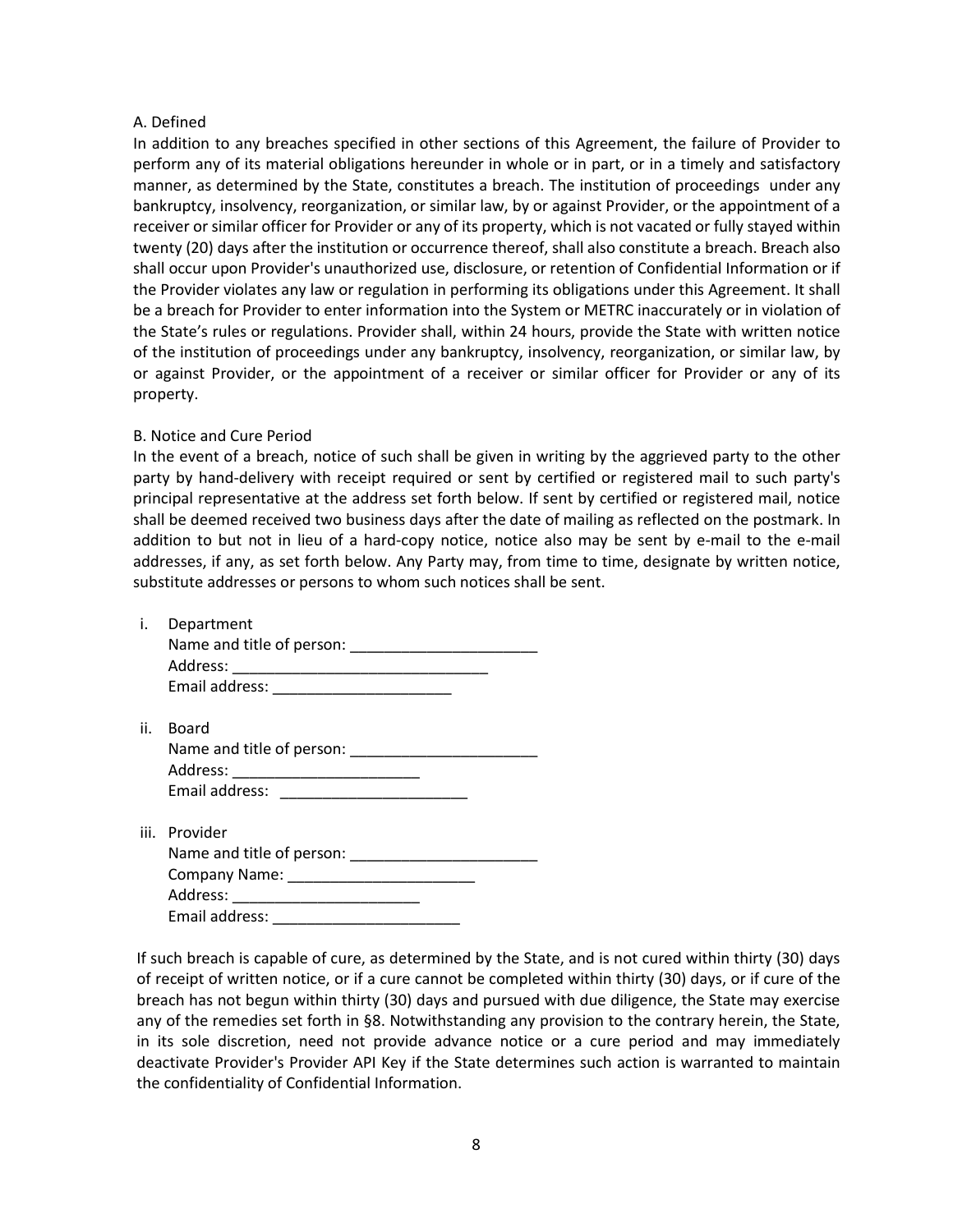## 8. REMEDIES

If Provider is in breach under any provision of this Agreement, the State shall have all of the remedies listed in this §8.A in addition to all other remedies set forth in other sections of this Agreement following the notice and cure period set forth in §7.B. The State may exercise any or all of the remedies available to it, in its sole discretion, concurrently or consecutively.

## A. Termination and/or Breach

The State may terminate this entire Agreement or any part of this Agreement. The notice of termination will be effective as soon as the Provider receives written notice by the State. Exercise by the State of this right shall not be a breach of its obligations hereunder. Provider shall continue performance of this Agreement to the extent not terminated, if any.

## i. Obligations and Rights

To the extent specified in any termination notice, Provider shall take timely, reasonable, and necessary action to protect and preserve Confidential Information in the possession or control of the Provider. All Confidential Information in the possession or control of Provider shall be immediately returned to the State as specified in this Agreement and Provider shall certify that no copies of Confidential Information remain in the possession or control of Provider.

## ii. Provider API Key Deactivation

Irrespective of any period set forth in §7.B, immediately upon any breach of this Agreement, the State may deactivate Provider's API Key. Provider agrees that the Provider API Key does not constitute a license and expressly waives any rights associated with the provision of a license. Provider specifically agrees it has no right to a hearing or other legal or administrative process regarding the deactivation of the Provider API Key.

#### iii. Damages

Notwithstanding any other remedial action by the State, Provider shall remain liable to the State for any damages sustained by the State by virtue of any breach under this Agreement by Provider.

## B. Early Termination in the Public Interest

If this Agreement ceases to further the public policy of the State, the State, in its sole discretion, may deactivate Provider's API Key and terminate this Agreement. Exercise by the State of this right shall not constitute a breach of the State's obligations hereunder.

#### i. Obligations and Rights

Upon receipt of notice of breach, Provider shall be subject to and comply with the same obligations and rights set forth in §8.A.i.

## C. Remedies Not Involving Termination

The State, in its sole discretion, may exercise one or more of the following remedies in addition to other remedies available to it:

#### i. Removal

Notwithstanding any other provision herein, the State may demand immediate removal of any of Provider's employees, agents, Subcontractors, or permitted assigns whom the State deems incompetent, careless, insubordinate, unsuitable, or otherwise unacceptable, or whose continued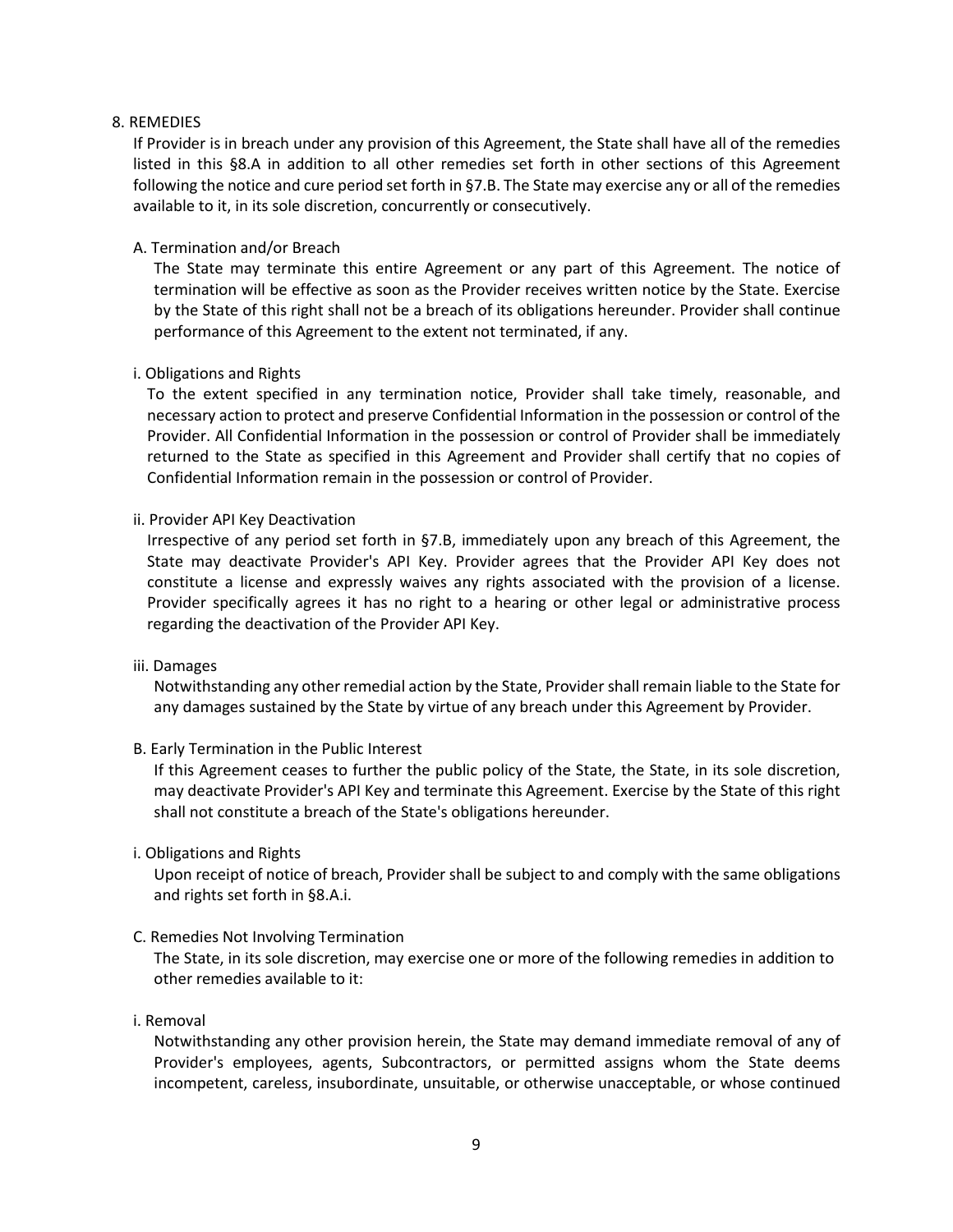relation to this Agreement is deemed to be contrary to the public interest or the State's best interest.

## ii. Intellectual Property

If Provider infringes on a patent, copyright, trademark, trade secret, or other intellectual property right while performing the Services or providing the System, Provider shall, at the State's option: (a) obtain the right to use such products and Services; (b) replace any goods, Services, or product involved with non-infringing goods, Services, or products or modify such goods, Services, or products so that they become non-infringing; or (c) if neither of the foregoing alternatives are reasonably available, remove any infringing goods, Services, or products.

## iv. Equitable Relief

Provider acknowledges and agrees that (a) a breach or threatened beach of any of its obligations under this Agreement may give rise to irreparable harm to the State for which monetary damages would not be an adequate remedy and (b) in the event of a breach or a threatened breach by Provider of any such obligations, the State is, in addition to any and all other rights and remedies that may be available to the State at law, at equity, or otherwise in respect of such breach, entitled to equitable relief, including a temporary restraining order, an injunction, specific performance and any other relief that may be available from a court of competent jurisdiction, without any requirement to post a bond or other security, and without any requirement to prove actual damages or that monetary damages will not afford an adequate remedy.

## 9. OTHER PROVISIONS

## A. Indemnification

The Provider will indemnify the State for any and all claims, damages, law suits, costs, judgments, expenses, and any other liabilities resulting from bodily injury to any person (including injury resulting in death) or damage to property that may arise out of or are related to Provider's performance under this Agreement, providing such bodily injury or property damage is due to the negligence of the Provider.

The Provider will also indemnify the State against any claim of infringement of a copyright, patent, trade secret, or similar intellectual property rights based on the State's proper use of any Deliverable under this Agreement. This obligation of indemnification will not apply where the State has modified or misused the Deliverable and the claim of infringement, is based on the modification or misuse. The State agrees to give the Provider notice of any such claim as soon as reasonably practicable and to give the Provider the authority to settle or otherwise defend any such claim upon consultation with and approval by the Office of the State Attorney General. If a successful claim of infringement is made, or if the Provider reasonably believes that an infringement claim that is pending may actually succeed, the Provider will take one (1) of the following four (4) actions:

- 1. Modify the Deliverable so that is no longer infringing.
- 2. Replace the Deliverable with an equivalent or better item.
- 3. Acquire the right for the State to use the infringing Deliverable as it was intended for the State to use under this Agreement.
- 4. Remove the Deliverable and refund the fee the State paid for the Deliverable and the fee for any other Deliverable that required the availability of the infringing Deliverable for it to be useful to the State.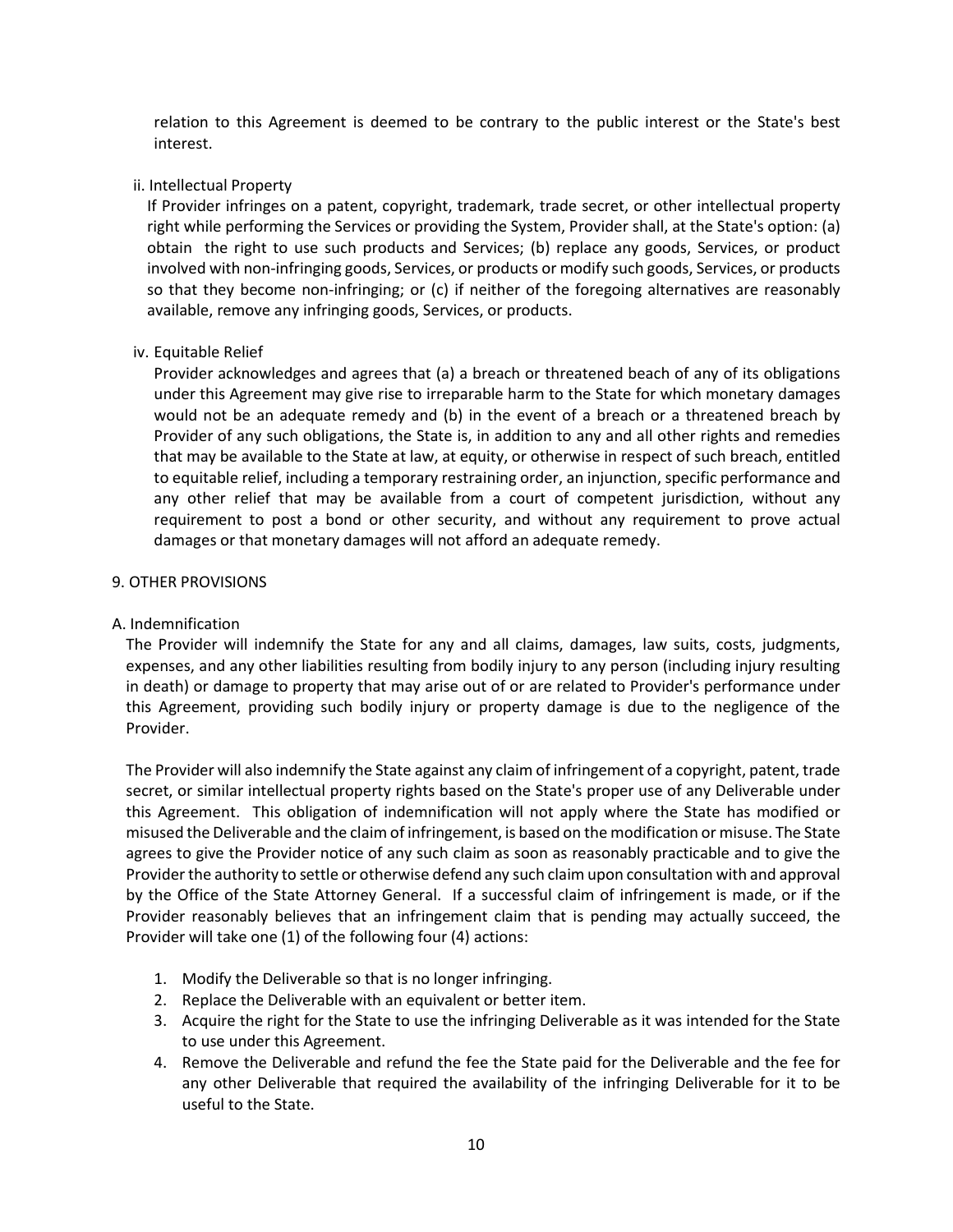The State has no obligation to provide legal counsel or defense to the Provider or its Subcontractors in the event that a suit, claim, or action of any character is brought by any person not party to this Agreement against the Provider or its Subcontractors as a result of or relating to the Provider's obligations under this Agreement.

The State has no obligation for the payment of any judgments or the settlement of any claims against the Provider or its Subcontractors as a result of or relating to the Provider's obligations under this Agreement.

The Provider shall immediately notify the State of any claim or suit made or filed against the Provider or its Subcontractors regarding any matter resulting from or relating to the Provider's obligations under this Agreement, and will cooperate, assist, and consult with the State in the defense or investigation of any claim, suit, or action made or filed by a third party against the State as a result of or relating to the Provider's performance under this Agreement.

The Provider shall contact the State upon receipt of any electronic discovery, litigation holds, discovery searches, and expert testimonies related to the State's data under this Agreement, or which in any way might reasonably require access to the data of the State, unless prohibited by law from providing such notice. The Provider shall not respond to subpoenas, service of process, and other legal requests related to the State without first notifying the State, unless prohibited by law from providing such notice.

## B. INSURANCE

Provider shall provide the following insurance coverage at its own expense throughout the term of this Agreement:

- i. Commercial General Liability insurance coverage for bodily injury, personal injury, wrongful death, property damage. The defense cost shall be outside of the policy limits. Such policy shall designate the State of Ohio as an additional insured, as its interest may appear. The policy shall also be endorsed to include a blanket waiver of subrogation. At a minimum, the limits of the insurance shall be:
	- a. \$2,000,000 General Aggregate
	- b. \$2,000,000 Products/Completed Operations Aggregate
	- c. \$1,000,000 Per Occurrence Limit
	- d. \$1,000,000 Personal and Advertising Injury Limit
	- e. \$100,000 Fire Legal Liability
	- f. \$10,000 Medical Payments

The policy shall also be endorsed to provide the State with 30-day prior written notice of cancellation or material change to the policy. It is agreed upon that the Provider's Commercial General Liability shall be primary over any other insurance coverage.

- ii. Cyber Liability Insurance of not less than \$5,000,000 per occurrence and \$10,000,000 aggregate for liabilities for financial loss resulting or arising from acts, errors, or omissions, in connection with the Work performed under this Agreement such as:
	- a. Breaches of security or privacy;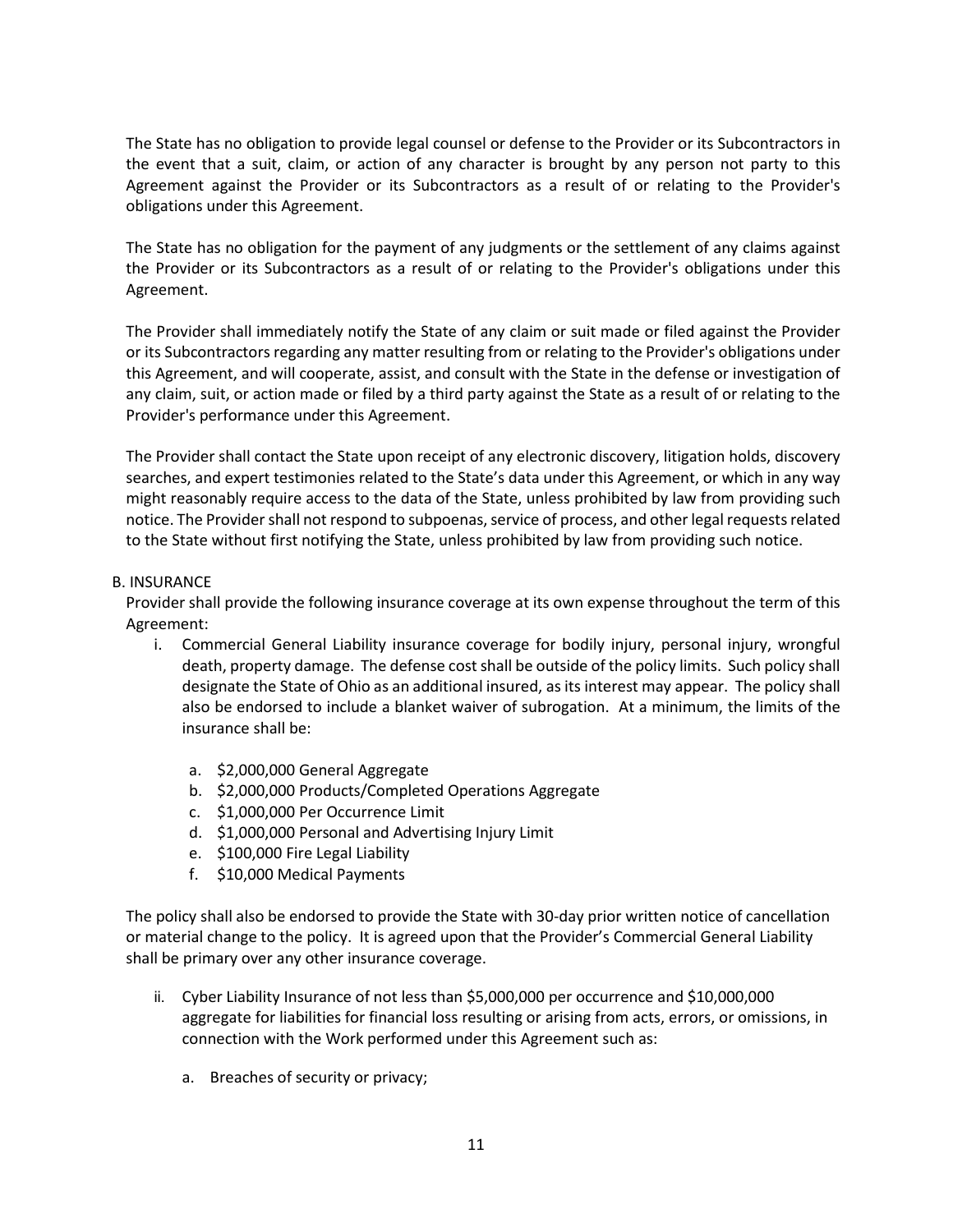- b. Data theft, damage, destruction, or corruption, including without limitation, unauthorized access, unauthorized use, identity theft, theft of personally identifiable information, transmission of a computer virus or other type of malicious code;
- c. Participation in a denial of service attach on a third party;
- d. Violation or infringement of any right to privacy, breach of federal, state, or foreign security and/or privacy laws and regulations;
- e. Intellectual property infringement arising out of software and/or content (excluding patent infringement and misappropriation of trade secrets);
- f. Technology errors and omissions;
- g. Business Interruption;
- h. Cyber extortion;
- i. Investigation, notification and related credit monitoring costs from any of the above.
- C. Choice of Law

This Agreement shall be construed, interpreted, and enforced according to the laws of the State of Ohio. Ohio law, rules, and regulations issued pursuant thereto, shall be applied in the interpretation, execution, and enforcement of this Agreement. Any provision included or incorporate herein by reference which conflicts with said laws, rules, and regulations shall be null and void. Any provision incorporated herein by reference which purports to negate this or any other provision in whole or in part shall not be valid or enforceable or available in any action at law, whether by way of complaint, defense, or otherwise. Any provision rendered null and void by the operation of this provision shall not invalidate the remainder of this Agreement, to the extent of capable execution.

# D. Binding Arbitration Prohibited

The State does not agree to binding arbitration by any extra-judicial body or person. Any provision to the contrary in this Agreement or incorporated herein by reference shall be null and void.

E. Jurisdiction and Venue

All suits or actions related to this Agreement shall be filed and proceedings held in the State of Ohio, County of Franklin.

# **F. DISCLAIMER OF DAMAGES AND LIMITATION OF LIABILITY**

**THE STATE WILL NOT BE LIABLE, REGARDLESS OF THE FORM OF ACTION, WHETHER IN CONTRACT, TORT, NEGLIGENCE, STRICT LIABILITY, OR BY STATUTE OR OTHERWISE, FOR ANY CLAIM RELATED TO OR ARISING UNDER THIS AGREEMENT, INCLUDING BUT NOT LIMITED TO ANY CLAIM FOR DIRECT, CONSEQUENTIAL, INCIDENTAL, INDIRECT, OR SPECIAL DAMAGES.**

G. Employee Financial Interest/Conflict of Interest

The signatories aver that to their knowledge, no employee of the State has any personal or beneficial interest whatsoever in the System or Services described in this Agreement. Provider has no interests and shall not acquire any interest, direct or indirect, that would conflict in any manner or degree with the performance of Provider's Services and Provider shall not employ any person having such known interests.

# H. Entire Understanding

This Agreement represents the complete integration of all understandings between the parties and all prior representations and understandings, oral or written, are merged herein. Prior or